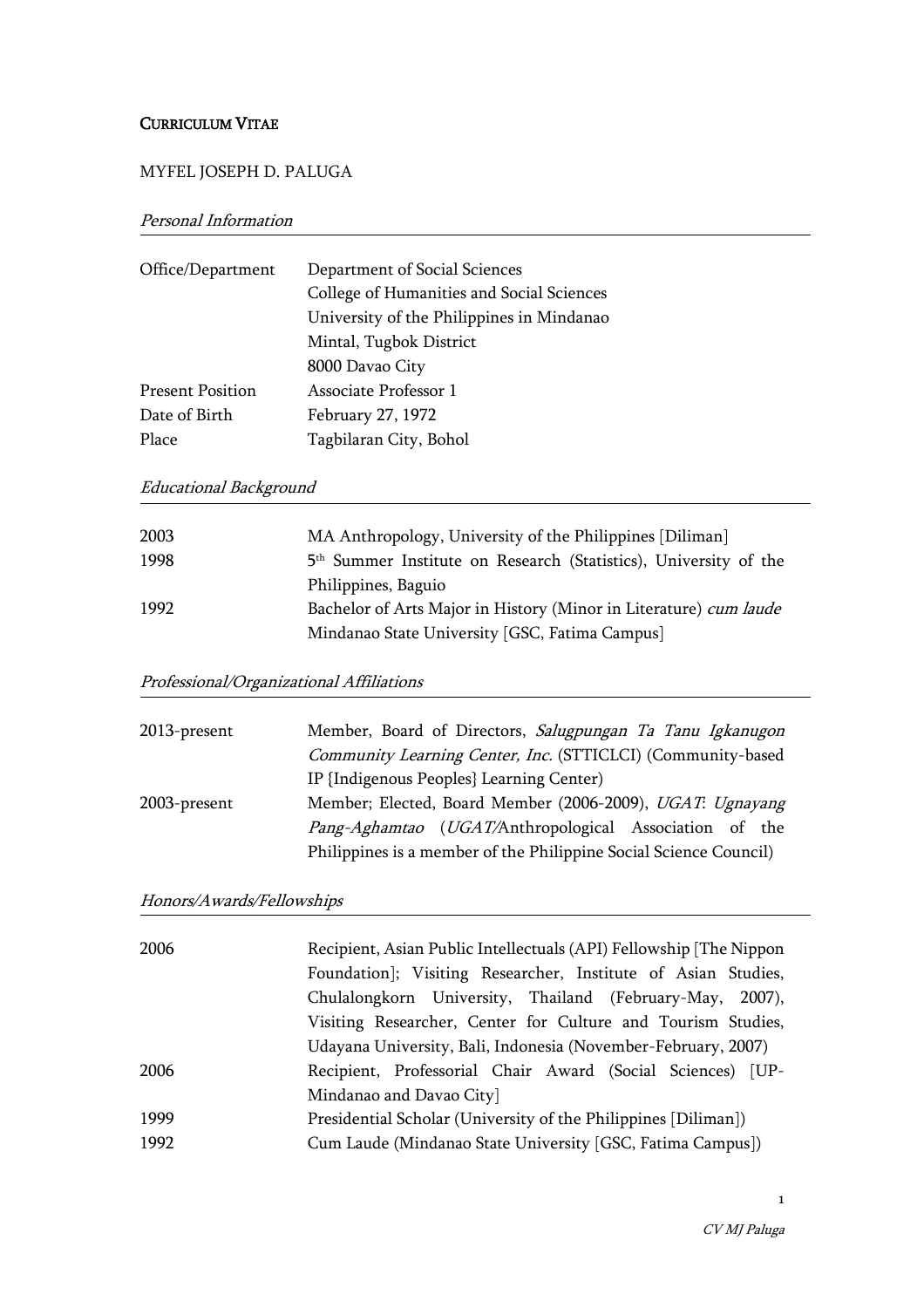| 2001-present<br>1992-2001 | Faculty member, Department of Social Sciences, UP-Mindanao<br>Faculty member, Department of History, Mindanao State<br>University                                                                                                                              |
|---------------------------|----------------------------------------------------------------------------------------------------------------------------------------------------------------------------------------------------------------------------------------------------------------|
| Publications              |                                                                                                                                                                                                                                                                |
| 2017                      | [Book co-author] R Guillermo, MJ Paluga, V Totanes, M Soriano.<br>(2017). Three Baybayin Studies. Quezon City: University of the<br>Philippines Press. 218pp.                                                                                                  |
| 2016                      | [Book editor; chapter co-author] Paluga MJD, editor. (2016).<br>Mapping Sago: Anthropological, biophysical, and economic aspects.<br>Banwa Monograph No. 1. Davao City: University of the Philippines<br>Mindanao. 200 pp.                                     |
| 2016                      | [Book Review] Spartan Formulations [Review of Crisis Generates<br>Resistance. By Jose Maria Sison. The Netherlands: International<br>Network for Philippine Studies (INPS). Banwa 12A (2016): REV-<br>002. [ojs.upmin.edu.ph]                                  |
| 2016                      | [Book Review] Refracting the Past Years so as Not to Repeat It<br>[Review of <i>Building People's Power</i> . By Jose Maria Sison. The<br>Netherlands: International Network for Philippine Studies (INPS).<br>Banwa 12A (2016): REV-004. [ojs.upmin.edu.ph]   |
| 2014                      | [Publication; Book chapter] People, mountain forests, and<br>governance in Harihata {Biwako region, Japan}. In Living<br>landscapes, connected communities: Culture, Environment and<br>Change Across Asia (Kuala Lumpur: Impress/Areca Press), pp. 40-<br>51. |
| 2012                      | [Peer-reviewed publication] Ang mga Prehistorikong Pamayanan<br>sa Indo-Pasipiko: Ang Ebolusyon ng mga Bayang Austronesyano at<br>ang mga Pag-aaral sa Prehistorikong Chiefdom. Saliksik Volume 1,<br>Issue No. 2 (33-77).                                     |
| 2012                      | [Peer-reviewed publication] Pragmatiks ng Tanong/Pagtitig at<br>Pagtatabi ng mga Panloob/Panlabas na Kategorya. Saliksik Volume<br>1, Issue No. 2 (114-120).                                                                                                   |
| 2012                      | Mga talâ at tanong sa (di-buong) pag-aagham-tao [Working<br>theoretical queries on anthropology]. <b>hal./hal-dyornal</b> (Print and<br>Online Journal), 1 (1): 15-89.                                                                                         |
| 2012                      | [Popular science essay] Towards the Future: Environment and<br>Resource Management [Group Convenor Presentation]. In Asia-<br>Identity, Vision and Position. Edited by Khoo Boo Teik and Tatsuya<br>Tanami (Bangkok: TNF): 119-121.                            |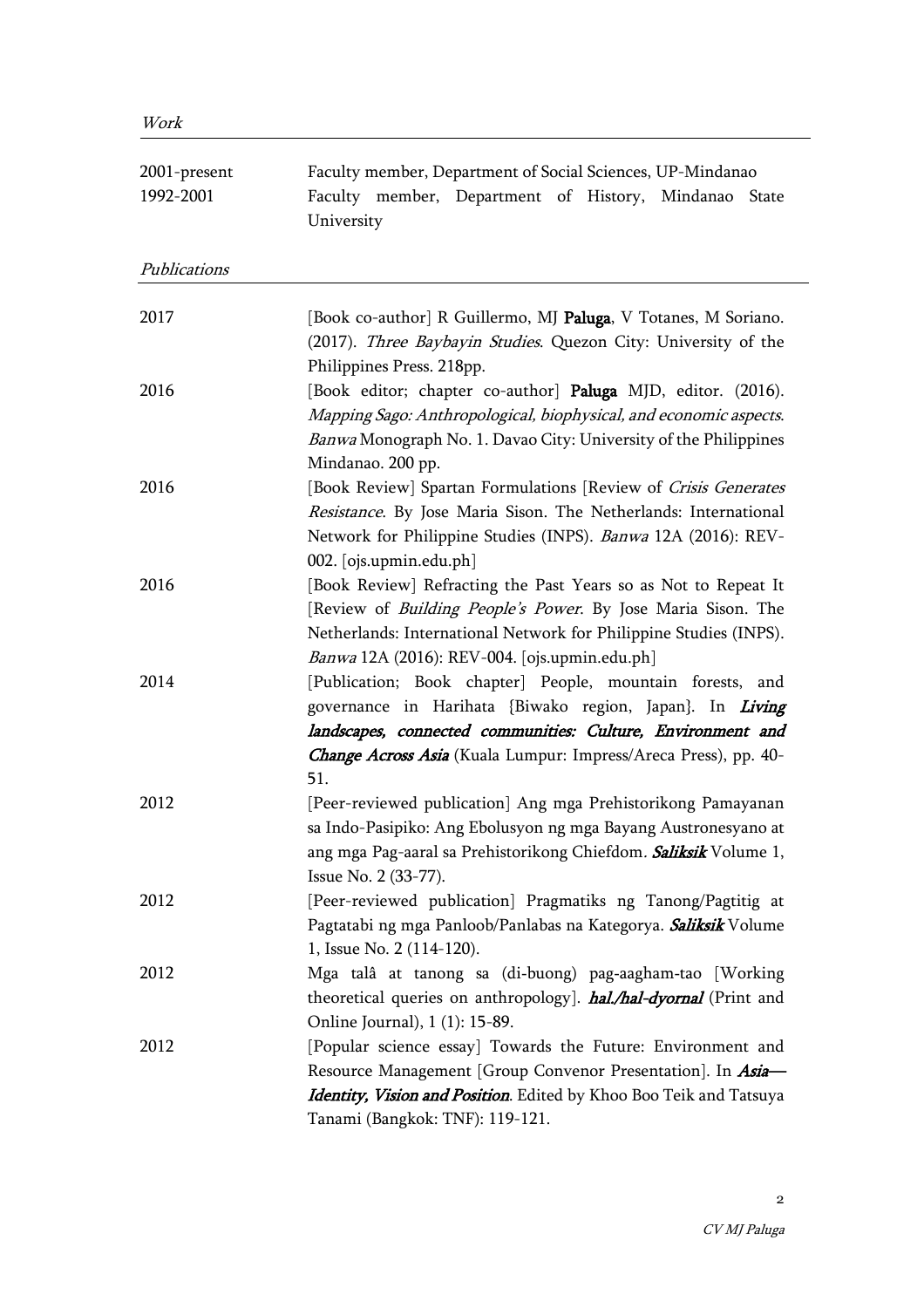| 2012 | [Popular science essay] Survivability in the 21 <sup>st</sup> Century. <i>The Asian</i><br><b>Public Intellectuals Quarterly Newsletter</b> (10th Anniversary                                                                                                                                                                                                                                                                                                                                                  |
|------|----------------------------------------------------------------------------------------------------------------------------------------------------------------------------------------------------------------------------------------------------------------------------------------------------------------------------------------------------------------------------------------------------------------------------------------------------------------------------------------------------------------|
|      | Commemorative Issue): 22.                                                                                                                                                                                                                                                                                                                                                                                                                                                                                      |
| 2011 | [Journal publication] (R Guillermo and MJ Paluga) Barang King<br>Banga: A Visayan Language Reading of the Calatagan Pot<br>Inscription (CPI). Journal of Southeast Asian Studies 42: 121-159.                                                                                                                                                                                                                                                                                                                  |
| 2010 | [Book chapter] Cultural attitudes to animals in Southeast Asia. In<br>Transformation in Action (Bangkok, The Nippon<br>Asian<br>Foundation): 117-127.                                                                                                                                                                                                                                                                                                                                                          |
| 2010 | [Popular science essay] Enriching harvest from Biwako. <i>The Asian</i><br>API Public Intellectuals Quarterly Newsletter No. 20 (January): 5-6.                                                                                                                                                                                                                                                                                                                                                                |
| 2009 | [ISI journal publication] Pagbabasa at pagbabasang-muli sa PP<br>[Pantayong Pananaw]. <b>Kritika Kultura</b> (International Online<br>de<br>Journal,<br>Ateneo<br>Manila<br>University:<br>www.ateneo.edu/kritikakultura) 13: 117-127.                                                                                                                                                                                                                                                                         |
| 2009 | [Book Review] Heterarchy and 15 <sup>th</sup> century Calatagan (Book<br>Review of Identity and Reciprocity in 15th century Philippines by<br>Grace Tesoro-Baretto). Southeast Asian Studies (Kyoto University)<br>47, No. 1.                                                                                                                                                                                                                                                                                  |
| 2009 | [Peer-reviewed publication] (R Guillermo and MJ Paluga) Barang<br>King Banga: Isang Eksperimental na Pagbasang Bisaya sa<br>Inskripsyon sa Banga ng Calatagan. Social Science Diliman, (January<br>2008-December 2009) 5:1-2, 26-82.                                                                                                                                                                                                                                                                           |
| 2007 | [Peer-reviewed publication] (MJ Paluga and N Navarrete, Jr.) A<br>"black box-tinkering" pedagogy: Using learning objects in teaching<br>mathematical models in anthropology/social sciences. In <i>Aghamtao</i><br>(Journal of the Anthropological Association of the Philippines) 16:<br>30-38.                                                                                                                                                                                                               |
| 2007 | Managing the mountain and the monkeys: Philippine millenarian<br>movement and the local dynamics of community-based wildlife<br>management in Mt. Apo Natural Park (Mindanao, Philippines).<br>IASCP website (International Association for the Study of Common<br>Property), section on the 11 <sup>th</sup> Biennial Bali Conference. (Online<br>Paper). Mirrored in: Indiana University Digital Library of the<br>{http://dlc.dlib.indiana.edu}: http://goo.gl/zJWyoP<br>Commons<br>{accessed: 1 July 2013} |
| 2005 | [Co-editor/translator] Lumadnong Katawhan [Bisaya version of<br>Katutubong Mamamayan]. Quezon City: AnthroWatch and<br>IWGIA (International Working Group on Indigenous Affairs).                                                                                                                                                                                                                                                                                                                              |
| 2004 | [Peer-reviewed publication] Integrating evolutionary perspectives<br>in anthropology education: Theoretical and methodological<br>approaches. In Aghamtao (Journal of the Anthropological<br>Association of the Philippines ) 13: 37-62.                                                                                                                                                                                                                                                                       |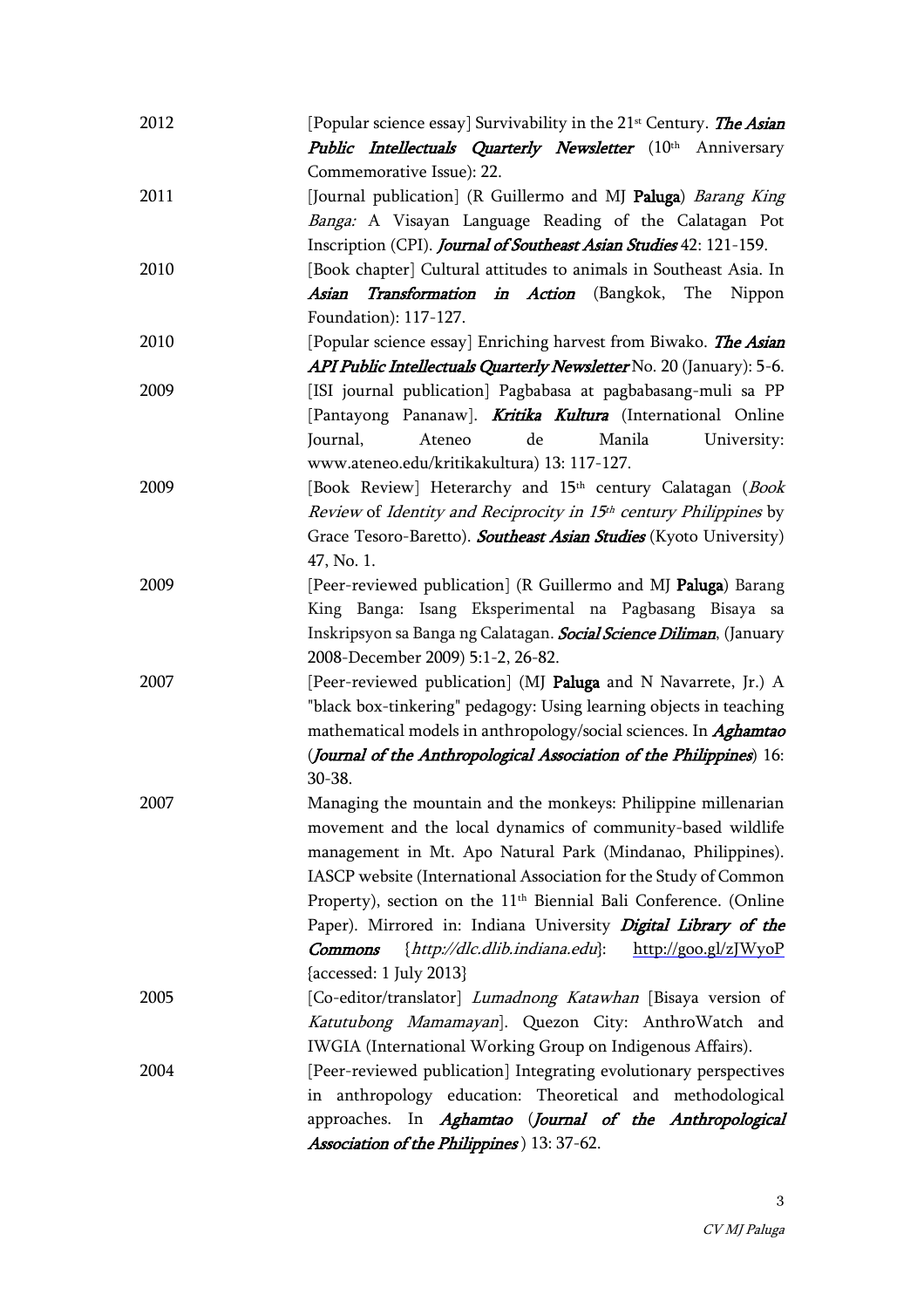| 2004 | [Peer-reviewed publication] Knowledge Practices Traversing             |
|------|------------------------------------------------------------------------|
|      | Nature/Culture Divide: Review of Recent Themes in "Social"             |
|      | Studies. In <b>Banwa</b> (Journal of UP in Mindanao). Number 1, volume |
|      | $1: 11-36.$                                                            |
| 2000 | [Peer-reviewed publication] "Araw" at "Gahum" ng New Israel sa         |
|      | Mindanaw: Isang Pag-aaral sa Sekta ng Moncado Alpha and Omega          |
|      | sa Perspektibang Historiko-Kultural. In Bagong Kasaysayan: Mga         |
|      | Pag-aaral sa Kasaysayan ng Pilipinas, Lathalain Blg. 9 Palimbagan ng   |
|      | Lahi: Lunsod Quezon).                                                  |
| 1999 | [Chapter in a multi-volume, edited work] Gahum at Araw ng "New         |
|      | Israel": Mga Pananaw at Simbolismo ng Alpha and Omega. In              |
|      | History from the People, Volume 10, ed. by Bernardita R. Churchill     |
|      | (NHI & PNHS: Quezon City), pp. 73-91.                                  |

#### Group Research/Policy-undertaking Involvement

| Team Research (Five-member team representing five countries,<br>headed by Dr. Hezri Adnan, ISIS-Malaysia) Policy Brokering of |
|-------------------------------------------------------------------------------------------------------------------------------|
| Community Knowledge for Sustainability Transition in Indonesia,                                                               |
| Japan, Philippines, Malaysia and Thailand (Asian Public                                                                       |
| Intellectuals-Nippon Foundation Research Grant)                                                                               |
| Asian Public Intellectuals Regional Research Network. Human-                                                                  |
| Ecological Balance in Asia: Five-Country Community-Based                                                                      |
| Research (Kali Code {Indonesia}, Batanes {Philippines}, Biwako                                                                |
| {Japan}, Khiriwong {Thailand}, Tasik Chini {Malaysia})                                                                        |
| Member. University Network on the Mindanao Question;                                                                          |
| composed of twenty academe-based individuals working on                                                                       |
| shaping a policy-paper as intervention on the stalled MILF-GRP                                                                |
| peace negotiations (led by Dean Marvic Leonen (UP-Diliman, Law)                                                               |
| and Shiela Coronel Ferrer (UP-Diliman, Political Science).                                                                    |
|                                                                                                                               |

Documentary Film Resource Person/Researcher

2011 Documentary film resource person and researcher. In Nick Deocampo's film regional documentary on Asian Environment, especially on the Biwako region, Japan and Batanes, Philippines. Films were released as *Cross Currents* (2012) and *Batanes* (2012). 2005 Documentary film main resource person. In Howie Severino's internationally awarded film documentary Unggoy, on the macaques of New Israel, Makilala, North Cotabato (based on my decade long research on the Moncadistas and macaques of New Israel); shown several times from 2005 to present in i-Witness/GMA Network and became part of the DVD set Ten Years of Howie Severino (2012).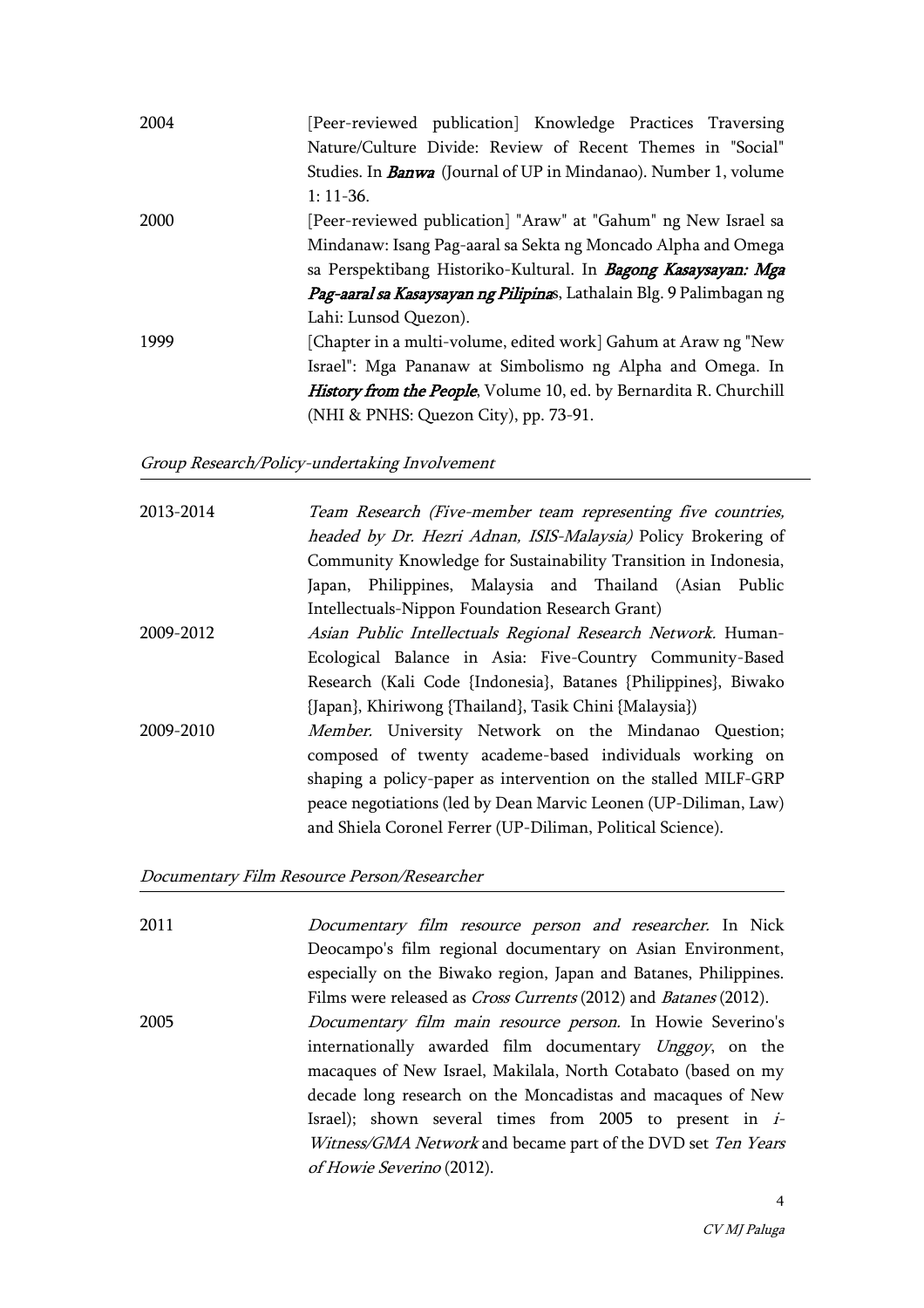| 2017 | Scholars for Humanity International Network First International<br>Meeting; 23-29 March 2017, University of the Philippines-Visayas,<br>Iloilo City, Philippines;                                                                                                                                                                                                                                                                                                                |
|------|----------------------------------------------------------------------------------------------------------------------------------------------------------------------------------------------------------------------------------------------------------------------------------------------------------------------------------------------------------------------------------------------------------------------------------------------------------------------------------|
| 2017 | 2nd International Conference on Cordillera Studies, Baguio City,<br>12-14 July 2017; Paper Presented: "Ethnohistory of Sago and<br>Starch-Extracting Techniques in Non-Modern Philippine Societies"<br>with AM Ragragio; 2 <sup>nd</sup> Paper Presented: "Civilizational Concepts<br>and Highland Manobo Tattoos" with AM Ragragio                                                                                                                                              |
| 2016 | 10th International Malaysian Studies Conference in Universiti<br>Malaysia Sabah, Kota Kinabalu, Sabah, Malaysia, 15-17 August<br>2016; Paper Presented: "Why do indigenous communities resort to<br>voluntary evacuations?" with AM Ragragio                                                                                                                                                                                                                                     |
| 2015 | 13th National BAKAS Seminar-Workshop in Filamer University,<br>Roxas City, Capiz, April 24, 2015; Paper Presented [Plenary<br>Session]: "Ang Kabundukang Pantaron at ang kalinangang Manobo<br>at Bagobo sa panahon ng transisyon ng kapangyarihang kolonyal,<br>1849-1909: Isang etnohistorikal na pag-aaral" [The Pantaron<br>Mountain Range and Manobo/Bagbo Society in the era of transition<br>of colonial powers, 1849-1909], with AM Ragragio, P Cagape and G<br>Delideli |
| 2014 | Folk imagination, societal visions, and the struggle for sustainable<br>alternatives of Asia's local communities. Paper read in the 14th<br>Science Council of Asia (SCA14) International Conference, Kuala<br>Lumpur, 18-19 June 2014.                                                                                                                                                                                                                                          |
| 2013 | Allegories and notes for the study of lumad theologies and<br>philosophies. Paper read in the 35 <sup>th</sup> National Anthropological<br>Conference<br>UGAT.<br>Ugnayang<br>Pang-Aghamtao<br>(UGAT/Anthropological Association of the Philippines), 24<br>October 2013, Ateneo de Davao University.                                                                                                                                                                            |
| 2012 | Ginawa, banua, at iba pang eko-sikolohikal na mga kategorya para<br>sa pag-aaghamtao (at pag-aaghambuhay). Plenary lecture given in<br>the 34th National Anthropological Conference UGAT: Ugnayang<br>Pang-Aghamtao (UGAT/Anthropological Association of the<br>Philippines), 25-27 October 2012, University of San Carlos, Cebu<br>City.                                                                                                                                        |
| 2012 | Spatio-temporal context of BT-2 (Batong Ticao-2) and Report on<br>Preliminary Decipherment. Paper presentation<br><b>The</b><br>for<br>2 <sup>nd</sup> Philippine Conference on the "Baybayin" Stones of Ticao,<br>Ateneo de Naga, 10 February 2012.                                                                                                                                                                                                                             |
| 2011 | (MJ Paluga and Mary Anne Mata) Spatio-temporal context of BT-2<br>(Batong Ticao-2): Analysis of script styles. Paper presentation for<br>The 1 <sup>st</sup> Philippine Conference on the "Baybayin" Stones of Ticao,                                                                                                                                                                                                                                                            |

5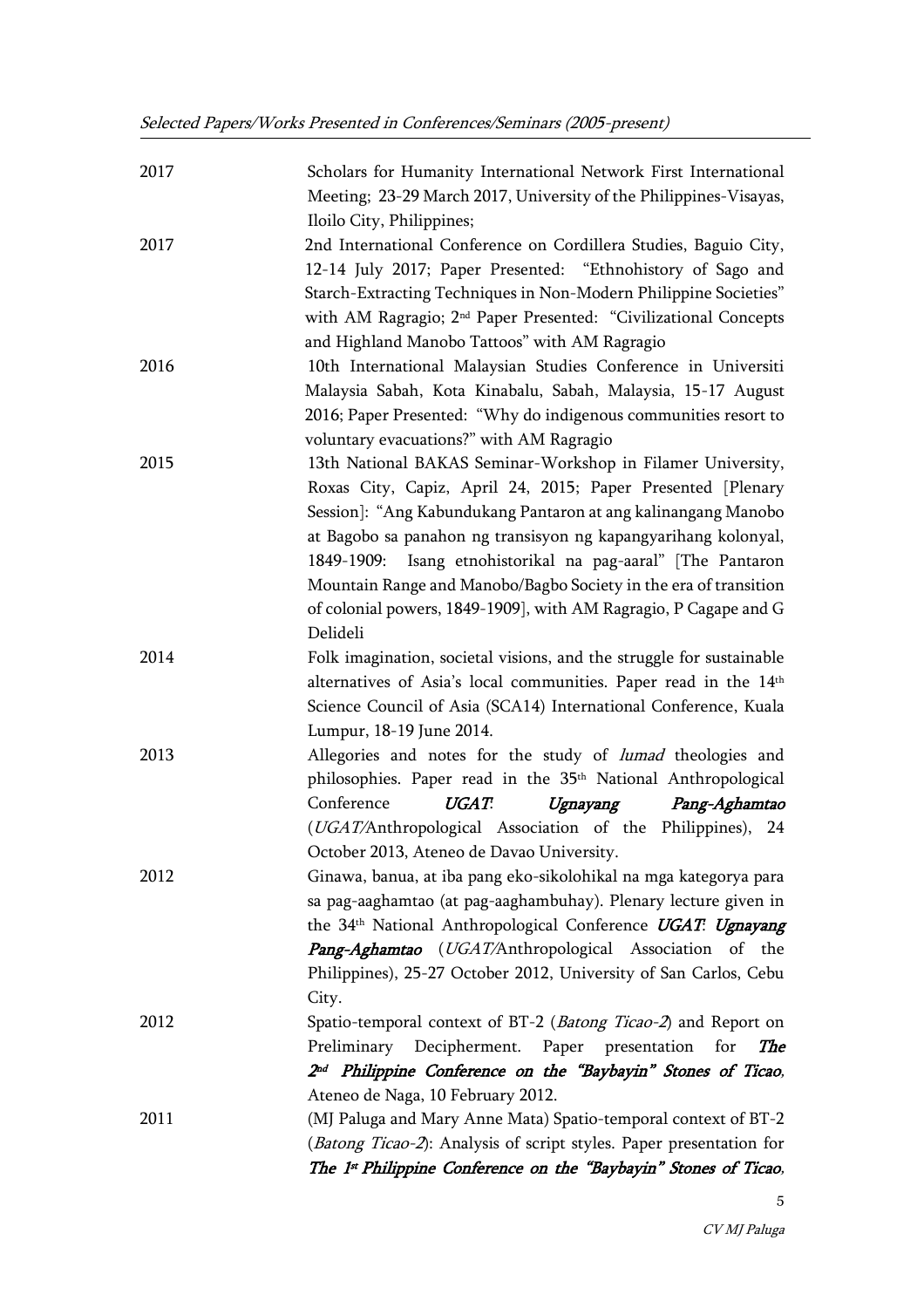|      | Masbate, 5-6 August 2011, Monreal, Ticao Island, Masbate                     |
|------|------------------------------------------------------------------------------|
|      | Province. This forms the second of the three-part presentation by            |
|      | Ramon Guillermo, Myfel Joseph Paluga, and May Anne Mata,                     |
|      | "Ilang Antropolohikal at Metodolohikal na Tala para sa BT-1 at 2"            |
|      | (Anthropological and Methodological Notes for BT-1 and 2).                   |
| 2011 | (MJ Paluga, M Alaba, EE Abadesco, A Adovas) Folk maps and                    |
|      | portable tools for sago forests: Aspects of Agusan Manobo ecological         |
|      | knowledge. Presented to the Asian University Digital Resource                |
|      | Network (AUDRN) International Conference-Workshop,                           |
|      | "Discovering Local Knowledge in the 21 <sup>st</sup> Century, Connecting     |
|      | Classrooms to the World", 9-13 May 2011, Miriam College, Quezon              |
|      | City.                                                                        |
| 2010 | Heuristic schemas for an anthropology of sago (Metroxylon sagu) in           |
|      | Agusan marsh, Agusan del Sur, Mindanao. Presented in <i>Mindanao</i>         |
|      | Conference on Issues in Development. UP Mindanao CHED Zonal                  |
|      | Research Center and DACUN. 8-9 November 2010.                                |
| 2009 | Nodal objects and practices in nonmodern Mindanao/Philippine                 |
|      | societies (c. $19th$ – early $20th$ century). Paper read in the CHED Zonal   |
|      | Research Conference 2009 (Series Number 1: Health and Social                 |
|      | Science), Davao Doctor's College, New AVR, Davao Doctors                     |
|      | College, July 24, 2009.                                                      |
| 2009 | Recent anthropological approaches in reconstructing the                      |
|      | precolonial <i>banwa</i> . Paper read during the <b>Research Forum</b> of UP |
|      | Mindanao Office of Research, 19 February 2009, Lorenzo Hall,                 |
|      | Administation Bldg., UP Mindanao, Mintal, Tugbok, Davao City.                |
| 2008 | (MJ Paluga, N Navarrete, Jr., F Paluga) Karaniwang-hayop ng                  |
|      | banwa: Panimulang pag-aaral sa diversiti at papel ng                         |
|      | hayop/Animalia sa literaturang makabayan/aktibista. Binasa sa 8th            |
|      | International Conference on Philippine Studies, 23-25 July 2008,             |
|      | Philippine Social Science Council, Quezon City, July 25 session,             |
|      | Panel 7A, Kapwa nilalang/Fellow-beings in the society of nature.             |
| 2008 | (MJ Paluga and V Clamonte, Jr.) Pagbabagong-pampamahayan                     |
|      | dulot ng migrasyon sa Mindanao: Panimulang pagaaral sa                       |
|      | pamayanang Mintal at mga katabing lugar (Tugbok, Davao City)                 |
|      | Ika-6 Pambansang Bagong Kasaysayan Seminar-Workshop (Tema:                   |
|      | Kalikasan, Kapaligiran, at Kalinangan sa Pag-aaral sa Bagong                 |
|      | Kasaysayan), April 23-25, 2008, St. Paul College, Makati.                    |
| 2006 | Tool-use and time-budget patterns of Mt. Apo macaques (Macaca                |
|      | fascicularis Philippinensis) in a cultural context. Poster presented at      |
|      | the 2 <sup>nd</sup> Symposium on Long-Term Ecological and Biodiversity       |
|      | Research in the East Asia Region (National Committee for Long-               |
|      | Term Ecological Research and <i>Diversitas</i> ), Central Mindanao           |
|      | University, Musuan, Bukidnon, October 25-26.                                 |
|      |                                                                              |